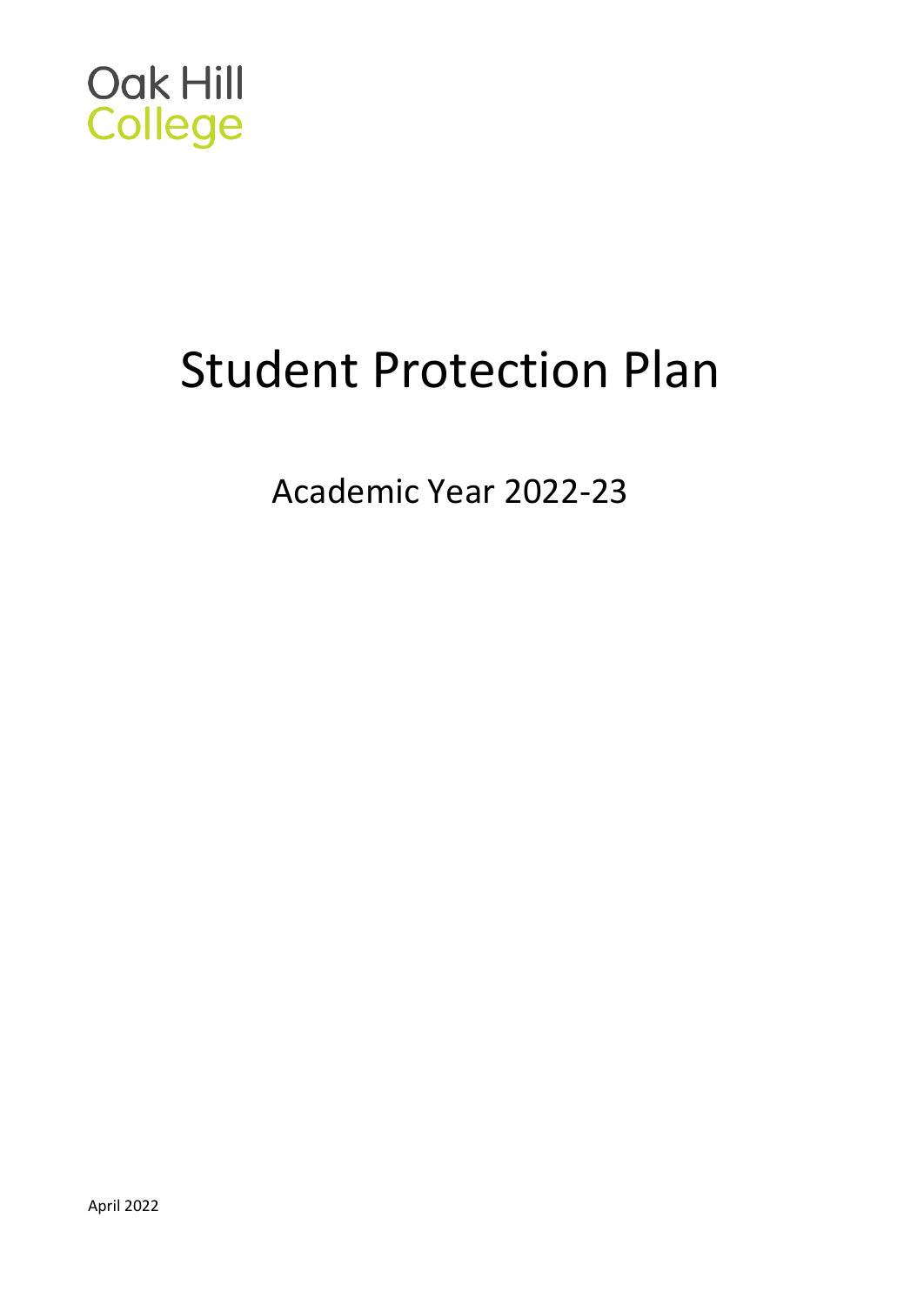### **Document Administration**

| <b>Title</b>             | STUDENT PROTECTION PLAN                                                        |
|--------------------------|--------------------------------------------------------------------------------|
|                          | To protect the interests of students and enable them to complete their studies |
| Intention                | in the event of a material change in circumstances (e.g., a major incident)    |
| <b>Enquiries</b>         | Enquiries about this document should be directed to the Director of Operations |
|                          | & Finance (Grant Farrant) at grantf@oakhill.ac.uk or 020 8449 0467 ext. 231    |
| <b>Provider Details</b>  | The Kingham Hill Trust (Oak Hill College)                                      |
| <b>UKPRN</b>             | 10010227                                                                       |
|                          | Address for Oak Hill College (where courses are delivered):                    |
| <b>Principal Address</b> | Oak Hill College, Chase Side, Southgate, London N14 4PS                        |
|                          | Tel (Reception): (020) 8449 0467                                               |
|                          | Website: www.oakhill.ac.uk                                                     |
|                          | Address for the Kingham Hill Trust                                             |
| <b>Legal Address</b>     | Kingham Hill School, Kingham, Chipping Norton, Oxon OX7 6TH                    |
|                          | Tel: (01608) 658999                                                            |
|                          | Student Common Room Committee: 29 April 2022                                   |
| Approval by (with        | Oak Hill College Leadership Team: 29 April 2022                                |
| date of approval)        | Finance & General Purposes Committee: 9 May 2022                               |
|                          | Chair of the Kingham Hill Trust: 9 May 2022                                    |
| <b>Next Review</b>       | Spring 2023                                                                    |

# **Introduction to the Student Protection Plan**

Oak Hill College ('the College') is a theological college in North London, training men and women for ministry in the Church of England and other spheres of Christian service. Its validated programmes have been developed and are delivered and assessed by the College; they are awarded and quality assured by Middlesex University ('the University'). The Kingham Hill Trust ('the Trust') is the registered charity that owns Oak Hill College and which has contributed spiritually, financially and practically to the College's development. The Trust has delegated responsibility for the operation of the College to the College Council and to the Leadership Team. All College teaching activity is delivered from its single campus in Southgate (London N14).

The aim of this Student Protection Plan is to set out the actions that the College and the Trust will take in the event of a material change in circumstances (such as a major incident) to protect the student interest and to ensure that students are able to complete their programmes. In so doing, the College and the Trust will work together with the University and the Church of England to ensure that students are able to achieve the best possible outcomes. Although the College has voluntarily withdrawn from the Office for Students Register,<sup>1</sup> this Plan has been designed to comply with OfS requirements and should be read in conjunction with the College's Refunds & Compensation Policy.

<sup>1</sup> The College voluntarily withdrew from the 'Approved' category of the Office for Students Register on 31 August 2021, but will continue to be subject to 'saving provision' (a small number of conditions of registration) until 365 days after the last student who was enrolled on 31 August 2021 has graduated (i.e., until July 2026). Although the maintenance of a Student Protection Plan is **not** one of those conditions, the College will retain and continue to update this document as a valuable planning tool.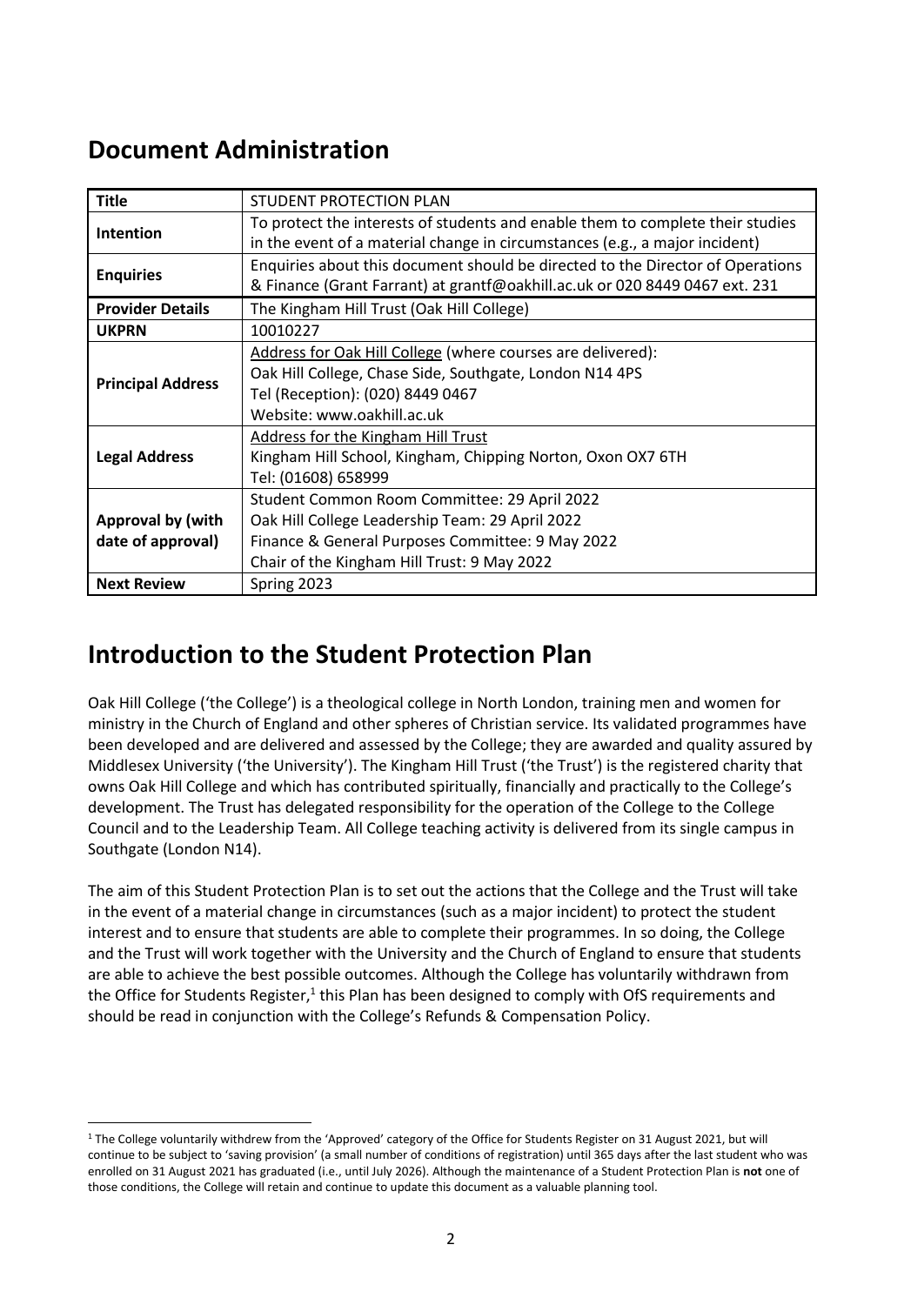### **Measures we will take in Specific Situations**

In the tables which follow, a number of risks and changes of circumstance are identified along with the actions that the College and Trust will take in order to protect students' continuity of study should those risks/changes crystallise. In each case, we have tried to take account of differences in students' needs, characteristics and circumstances. Arrangements for students who wish to transfer to another institution to complete/continue their studies are set out towards the end of this document, along with information about how refunds may apply.

#### **Abbreviations (used in the tables below)**

- ELQs Equivalent-Level Qualifications
- ILLs Inter-Library Loans
- OfS The Office for Students
- SCR Student Common Room (Committee)
- SLC The Student Loans Company
- SpLDs Specific Learning Difficulties
- TEI Theological Education Institution
- VLE Virtual Learning Environment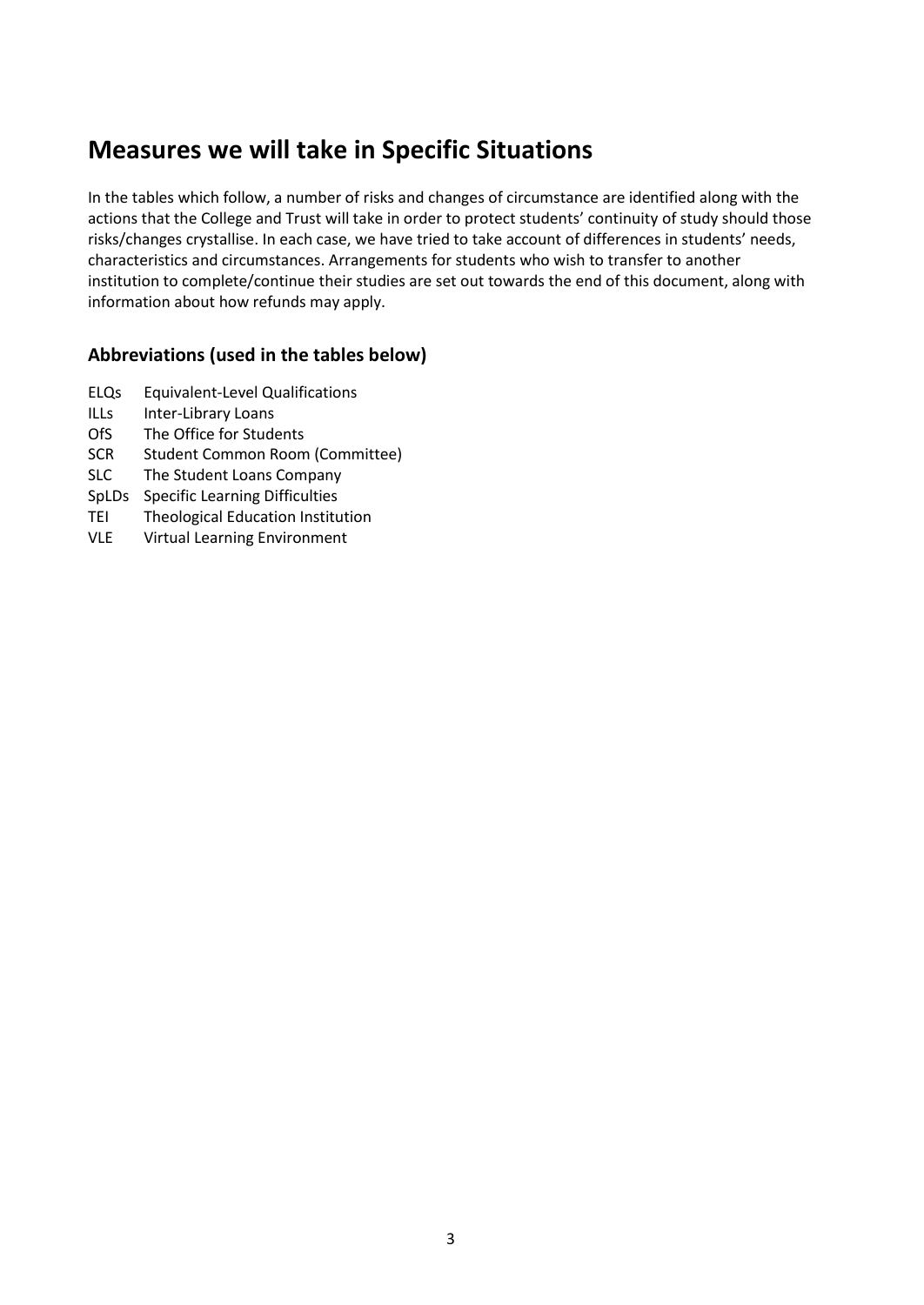| <b>1. FINANCIAL AND MARKET RISKS</b>                                                                                                            |                                                                                                                                                                                                                                                                                                                                                                                                             |                                                                                                                                                  |                                                                                                                               |
|-------------------------------------------------------------------------------------------------------------------------------------------------|-------------------------------------------------------------------------------------------------------------------------------------------------------------------------------------------------------------------------------------------------------------------------------------------------------------------------------------------------------------------------------------------------------------|--------------------------------------------------------------------------------------------------------------------------------------------------|-------------------------------------------------------------------------------------------------------------------------------|
| <b>Risk to Continuation</b>                                                                                                                     | <b>Mitigating Actions</b>                                                                                                                                                                                                                                                                                                                                                                                   | <b>Level of Risk</b>                                                                                                                             | <b>Potential Severity/</b><br><b>Impact on Continuation</b>                                                                   |
| 1. The College experiences a<br>significant loss of market,<br>leading to a sustained loss of<br>income and ultimately a<br>decision to close   | The College will suspend admissions and will discontinue use of<br>the University logo: applicants who have already accepted an<br>offer will be permitted to withdraw their acceptance and will<br>be provided with a list of alternative TEIs.                                                                                                                                                            | Moderate: While the<br>College operates in a<br>specialist vocational area,<br>making significant market<br>loss unlikely, all TEIs are          | High: Students'<br>programmes may have to<br>be curtailed to the nearest                                                      |
| 2. The College is no longer able to<br>meet its financial obligations<br>and is forced to exit the higher<br>education market                   | The Trust will use its reserves or, if necessary, liquidate/<br>mortgage Trust assets in order to cover operating costs and<br>ensure that the College can be closed in an orderly fashion.<br>Students will be taught out to the nearest exit point for their                                                                                                                                              | presently seeing a drop in<br>admissions. The College's<br>finances are underwritten<br>by the Trust, which has a<br>clear reserves policy and   | exit point; the quality of<br>the learning experience<br>might be affected if there<br>were a need to use VLE                 |
| 3. The Trust experiences financial<br>failure, directly affecting the<br>College's position                                                     | programme: depending on the reason for and speed of the<br>closure, this may be done in person (face to face/on Zoom) or<br>through the administration of recordings on the VLE.                                                                                                                                                                                                                            | assets which could be<br>liquidated or mortgaged if<br>the need arose                                                                            | recordings for teach-out                                                                                                      |
| 4. The College is adversely<br>affected by a wider economic<br>downturn and/or by<br>uncertainty within the higher<br>education sector at large | The College will continue to offer bursary support to those<br>students who (notwithstanding their own fundraising activity)<br>find that they have a shortfall in funding because of the wider<br>economic situation; the College will also look to expand its own<br>income generation activity (in particular with regard to growing<br>its College Bursary Fund) and to maximise use of its facilities. | Moderate: a range of<br>issues have increased<br>economic uncertainty in<br>the UK but the College<br>Bursary Fund has good<br>reserves in place | Moderate: individual<br>students may experience<br>increased difficulty with<br>fundraising in an adverse<br>economic climate |

| 2. COLLABORATIVE AND REGULATORY RISKS                                                                                              |                                                                                                                                                                                                                                                                                                                                                                                                                          |                                                                                      |                                                                                                                                |
|------------------------------------------------------------------------------------------------------------------------------------|--------------------------------------------------------------------------------------------------------------------------------------------------------------------------------------------------------------------------------------------------------------------------------------------------------------------------------------------------------------------------------------------------------------------------|--------------------------------------------------------------------------------------|--------------------------------------------------------------------------------------------------------------------------------|
| <b>Risk to Continuation</b>                                                                                                        | <b>Mitigating Actions</b>                                                                                                                                                                                                                                                                                                                                                                                                | <b>Level of Risk</b>                                                                 | <b>Potential Severity/</b><br><b>Impact on Continuation</b>                                                                    |
| 1. The University withdraws<br>validation for the College's<br>awards and/or gives notice that<br>it wishes to end the partnership | Under the terms of the Partnership Agreement with the<br>University, students who are already enrolled will be allowed to<br>complete their programmes and will be awarded the relevant<br>qualification. The College will suspend admissions to all<br>University-validated programmes and will discontinue use of<br>the University logo. The College will then seek an alternative<br>validating body for the future. | Low: the relationship with<br>the University is a long-<br>standing and positive one | Low: As set out in the<br>Partnership Agreement,<br>current students will be<br>supported to completion<br>of their programmes |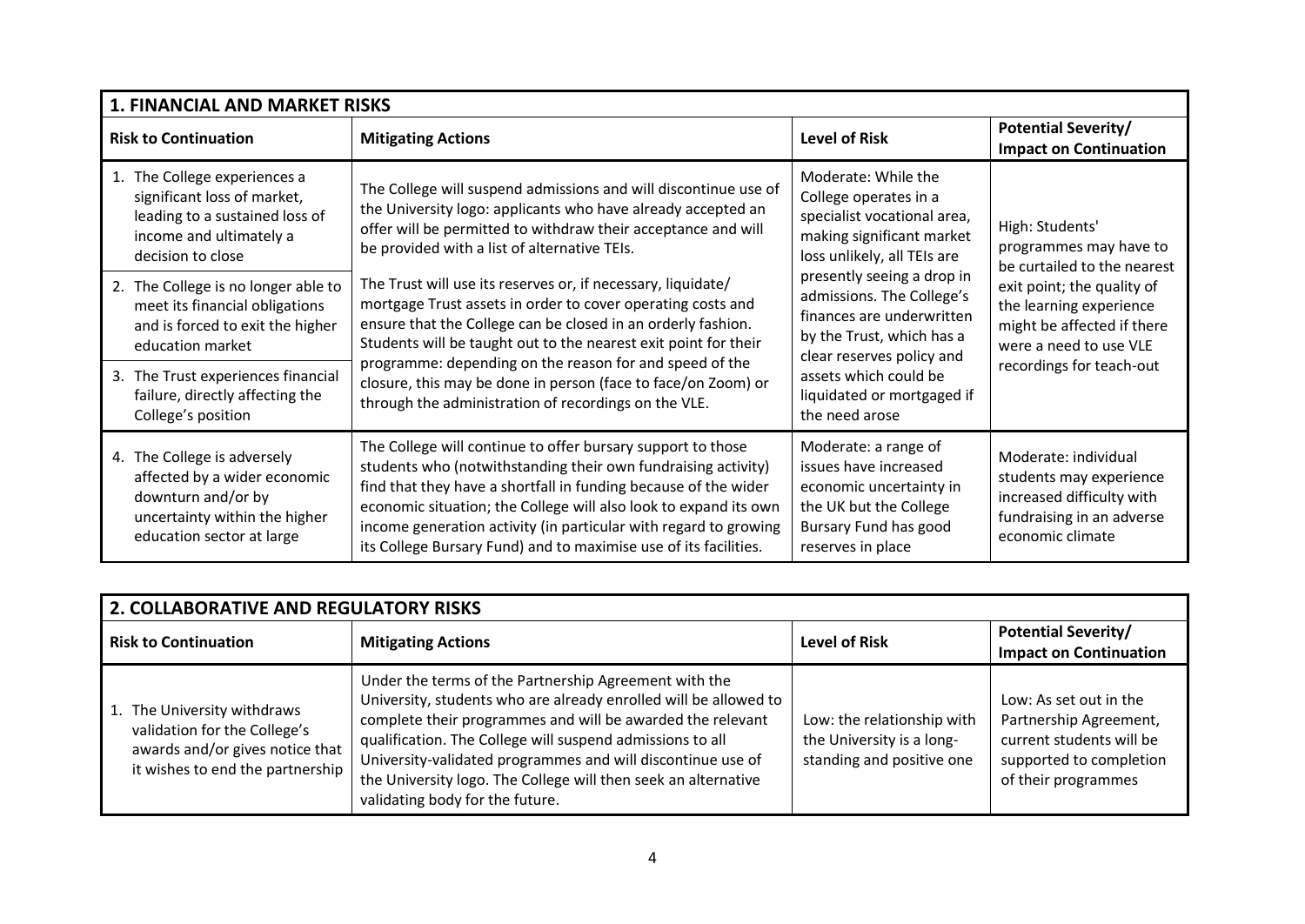| 2. COLLABORATIVE AND REGULATORY RISKS                                                                                                                                                                |                                                                                                                                                                                                                                                                                                                                                                                                                                                                                                                                                                                                    |                                                                                                                                                                                                           |                                                                                                                                                                                                                            |
|------------------------------------------------------------------------------------------------------------------------------------------------------------------------------------------------------|----------------------------------------------------------------------------------------------------------------------------------------------------------------------------------------------------------------------------------------------------------------------------------------------------------------------------------------------------------------------------------------------------------------------------------------------------------------------------------------------------------------------------------------------------------------------------------------------------|-----------------------------------------------------------------------------------------------------------------------------------------------------------------------------------------------------------|----------------------------------------------------------------------------------------------------------------------------------------------------------------------------------------------------------------------------|
| <b>Risk to Continuation</b>                                                                                                                                                                          | <b>Mitigating Actions</b>                                                                                                                                                                                                                                                                                                                                                                                                                                                                                                                                                                          | <b>Level of Risk</b>                                                                                                                                                                                      | <b>Potential Severity/</b><br><b>Impact on Continuation</b>                                                                                                                                                                |
| 2. The Church of England<br>withdraws authorisation for<br>Ordinands to be trained for<br>ministry at the College                                                                                    | The College will suspend the admission of Ordinands and will<br>discontinue the use of wording which indicates that it is an<br>approved training institution for the Church of England. Where<br>an offer has been made and/or accepted, the College will<br>contact prospective Ordinands and their sponsoring dioceses to<br>discuss alternative training provision. Where Ordinands are<br>already enrolled, discussions will focus on whether sponsoring<br>dioceses are content for students to complete their awards (or<br>an agreed exit qualification) or would prefer them to transfer. | Moderate: The College<br>maintains a close and<br>cordial relationship with<br>National Ministry Team<br>and individual dioceses<br>but is under pressure to<br>join the Common Awards<br>Scheme (Durham) | Moderate: The impact is<br>likely to vary depending<br>on the wishes of each<br>diocese: some Ordinands<br>may need to transfer in<br>order to complete their<br>professional training                                     |
| 3. The OfS takes action against<br>the College (Trust) because of a<br>breach of its 'saving provision'<br>conditions and, as a result, the<br>College loses student loan<br>support for 'teach-out' | Current students (i.e., those who were already enrolled prior to<br>voluntary withdrawal from the OfS Register on 31 August 2021)<br>who are directly affected by the loss of teach-out loan support<br>will be supported to completion through the College Bursary<br>Fund (underwritten by reserves) and/or will be assisted in their<br>search for alternative sources of support.                                                                                                                                                                                                              | Low: The College has good<br>governance and financial<br>management procedures<br>in place and, as such, is<br>unlikely to breach its<br>conditions of saving<br>provision.                               | Low: the majority of<br>students were already<br>ineligible for loan support<br>because of ELQs; as such,<br>the Bursary Fund will have<br>sufficient reserves to<br>support the small number<br>who are directly affected |

| 3. RISKS CONCERNING THE COLLEGE'S ESTATE                                             |                           |               |                                                             |
|--------------------------------------------------------------------------------------|---------------------------|---------------|-------------------------------------------------------------|
| <b>Risk to Continuation</b>                                                          | <b>Mitigating Actions</b> | Level of Risk | <b>Potential Severity/</b><br><b>Impact on Continuation</b> |
| In all of the situations set out below, the following mitigating actions will apply: |                           |               |                                                             |

• Immediate actions will be taken in line with the College's Critical Incident Plan.

• Wherever possible, the College will continue to deliver its programme content face to face; however, depending on the nature and extent of the loss, it may be necessary for some content to be delivered online (via Zoom and using the VLE) or, if necessary, by using VLE-based recordings from the most recent module run (usually the preceding academic year). Students will be kept fully informed of how content will be delivered.

• Funds for additional expenditure (e.g., travel, accommodation, assistive technology, essential IT equipment/internet connectivity) and ultimately for the work of re-building the College will come primarily from insurance; additional funds may also be available from the Trust.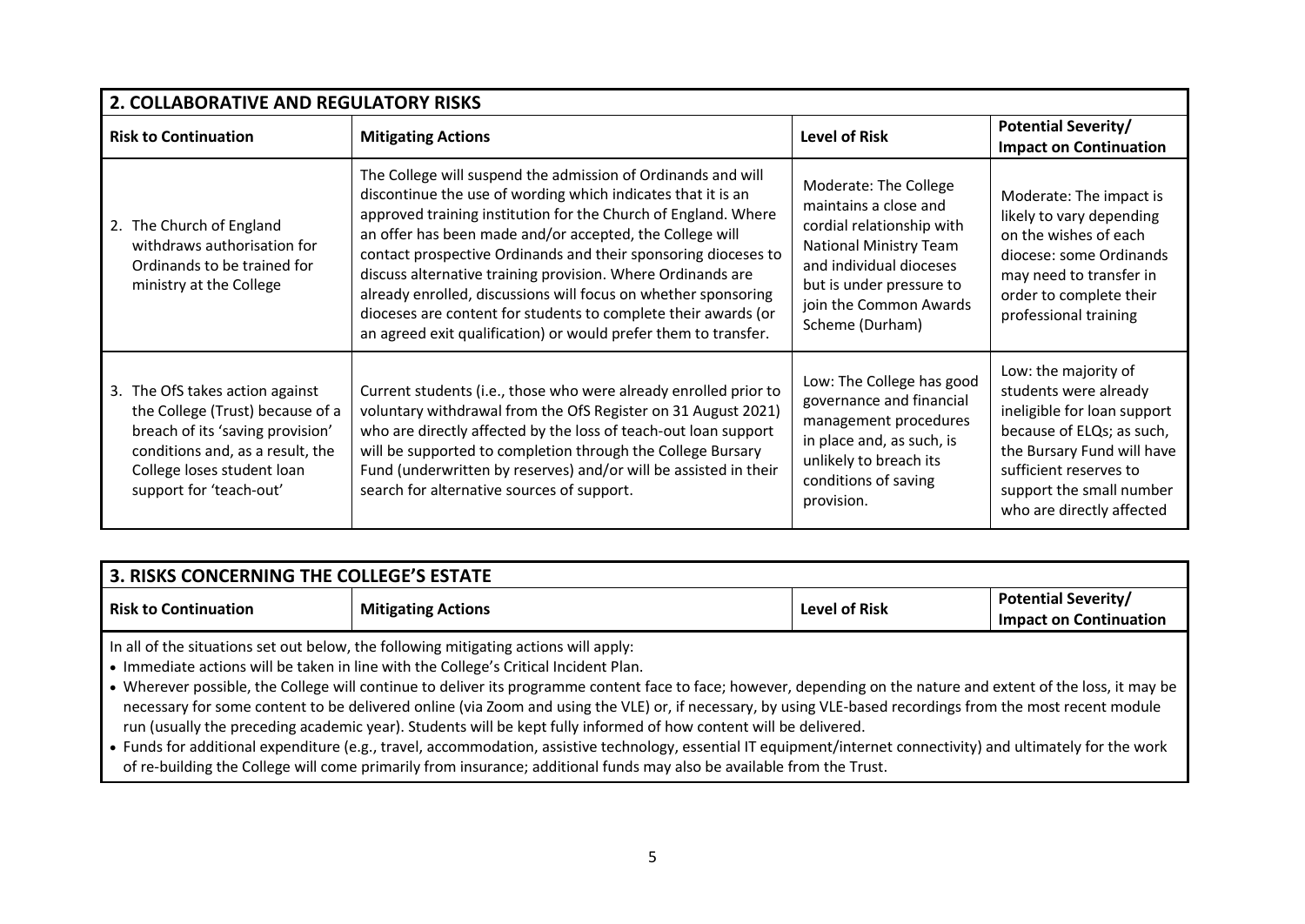| 3. RISKS CONCERNING THE COLLEGE'S ESTATE |                                                                                                                                                                                                                                                          |                                                                                                                                                                                                                                                                                                                                                                                                                                                                                                                                                                                                                                                                                                                                                           |                                                                                                             |                                                                                                                                                                                                                                                                                  |
|------------------------------------------|----------------------------------------------------------------------------------------------------------------------------------------------------------------------------------------------------------------------------------------------------------|-----------------------------------------------------------------------------------------------------------------------------------------------------------------------------------------------------------------------------------------------------------------------------------------------------------------------------------------------------------------------------------------------------------------------------------------------------------------------------------------------------------------------------------------------------------------------------------------------------------------------------------------------------------------------------------------------------------------------------------------------------------|-------------------------------------------------------------------------------------------------------------|----------------------------------------------------------------------------------------------------------------------------------------------------------------------------------------------------------------------------------------------------------------------------------|
|                                          | <b>Risk to Continuation</b>                                                                                                                                                                                                                              | <b>Mitigating Actions</b>                                                                                                                                                                                                                                                                                                                                                                                                                                                                                                                                                                                                                                                                                                                                 | <b>Level of Risk</b>                                                                                        | <b>Potential Severity/</b><br><b>Impact on Continuation</b>                                                                                                                                                                                                                      |
|                                          | 1. The Main House becomes<br>unusable because of fire (or<br>similar) or as a result of<br>structural/other risks<br>associated with listed building<br>status: this assumes a<br>consequent loss of<br>accommodation, study and<br>administrative space | • Those affected will be accommodated locally: depending on<br>individual situations, this may be in hotels/B&Bs, with other<br>on-site residents, or with local church families.<br>Study space (e.g., informal use of the Beech Room) will<br>devolve to the Library/other parts of the site; on-site/local<br>students may be asked to work at home if possible, to<br>maximise the space available for others.<br>• Administrative staff will work from temporary locations<br>(e.g., portakabins or locally-rented space); some staff may<br>work from home if they are not directly needed on site.                                                                                                                                                 | Low: as determined by<br>regular fire risk<br>assessments and by the<br>terms of the College's<br>insurance | Moderate: Although the<br>College will make every<br>effort to ensure that<br>students can continue<br>their studies, the learning<br>experience of a small<br>number of students will<br>inevitably be affected by<br>the loss of accommodation<br>and study space              |
|                                          | 2. The Academic Centre is lost<br>because of fire (or similar): this<br>assumes a consequent loss of<br>teaching space (LR1, LR2, SR3,<br>SR4 and SR5), study space and<br>the College Library                                                           | • Where face-to-face delivery is considered essential, lectures<br>will move into the Main Building or locally-rented space<br>(schools, hotels, church halls, portakabins); the timetable<br>may be extended outside of normal hours. Where delivery<br>online is an option, this will be provided via Zoom.<br>Given the significant loss of study space, on-site/local<br>students will be asked to work at home if possible, to<br>maximise the space available for others.<br>• For recovery of Library stock, please see no.3 below.                                                                                                                                                                                                                | Low: as determined by<br>regular fire risk<br>assessments and by the<br>terms of the College's<br>insurance | High: Although the College<br>will make every effort to<br>ensure that students can<br>continue their studies, the<br>learning experience will<br>inevitably be affected by<br>the loss of face-to-face<br>teaching space/the Library                                            |
|                                          | 3. The College Library is<br>destroyed because of fire (or<br>similar): while the Library is<br>located within the Academic<br>Centre, the assumption here is<br>that only the Library is<br>destroyed                                                   | • A full list of holdings is maintained by the Librarian, from<br>which the most urgently required texts can be identified<br>using Module Narratives and book lists on the VLE.<br>The College has considerably expanded its portfolio of e-<br>resources in recent months and is able to provide scans of<br>certain module-specific texts within copyright rules.<br>Otherwise, immediate replacement costs will be funded<br>$\bullet$<br>through insurance. Depending on the nature and extent of<br>the losses, other theological libraries in the area may also<br>be approached for short-term assistance (e.g., ILLs).<br>Study space in the Library will be temporarily lost; as such,<br>on-site/local students will be asked to work at home. | Low: as determined by<br>regular fire risk<br>assessments and by the<br>terms of the College's<br>insurance | Moderate: while the<br>College will work to make<br>good the losses as soon as<br>possible, and is expanding<br>its suite of e-resources,<br>replacement of the<br>collection will take time<br>and will put short term<br>pressure on the availability<br>of learning resources |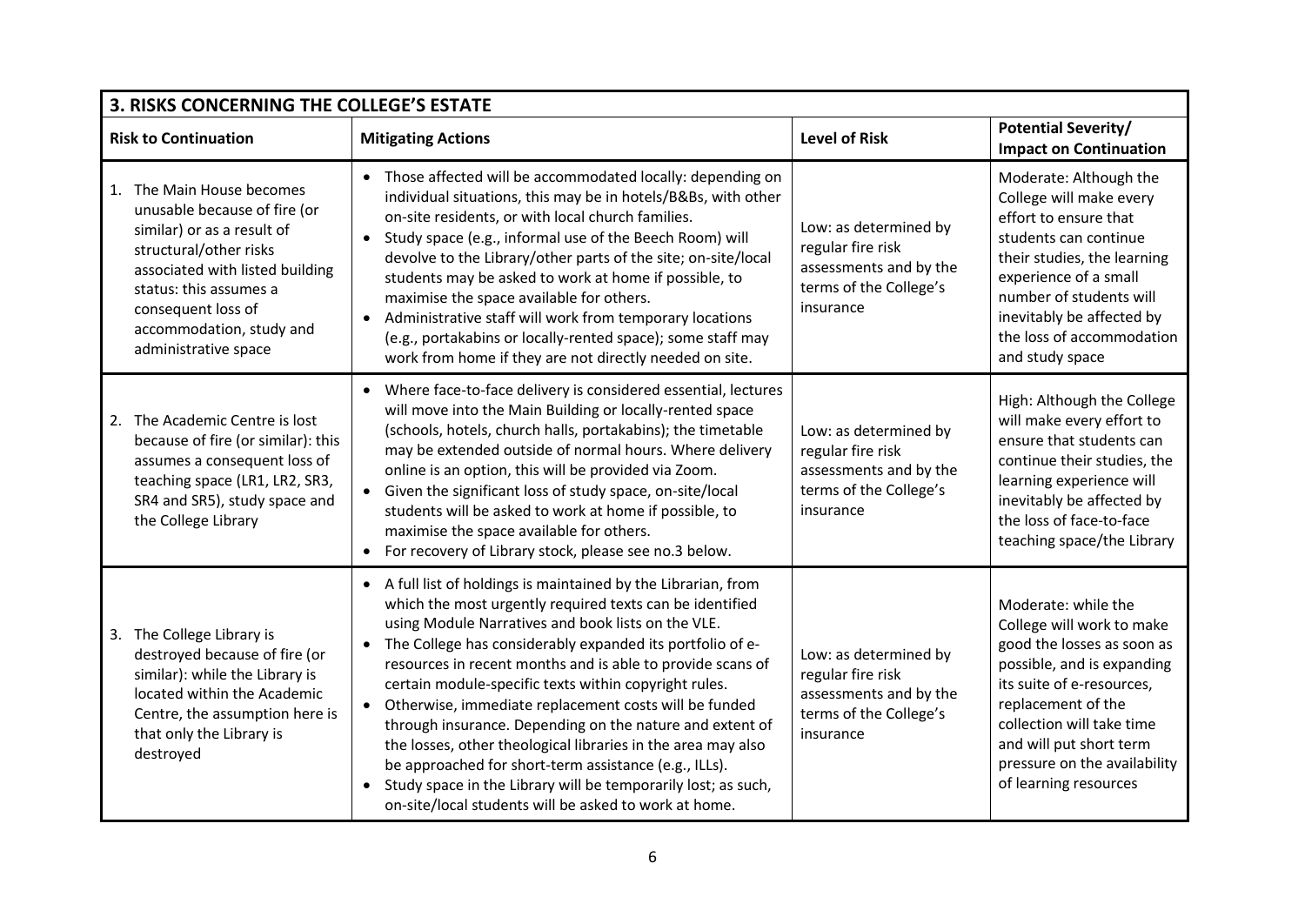| 3. RISKS CONCERNING THE COLLEGE'S ESTATE                                                                                                                           |                                                                                                                                                                                                                                                                                                                                                                                                                                                                                                                                                                                                                                                                                                                                                                                                                                  |                                                                                                                                    |                                                                                                                                                                                                                                                                                    |
|--------------------------------------------------------------------------------------------------------------------------------------------------------------------|----------------------------------------------------------------------------------------------------------------------------------------------------------------------------------------------------------------------------------------------------------------------------------------------------------------------------------------------------------------------------------------------------------------------------------------------------------------------------------------------------------------------------------------------------------------------------------------------------------------------------------------------------------------------------------------------------------------------------------------------------------------------------------------------------------------------------------|------------------------------------------------------------------------------------------------------------------------------------|------------------------------------------------------------------------------------------------------------------------------------------------------------------------------------------------------------------------------------------------------------------------------------|
| <b>Risk to Continuation</b>                                                                                                                                        | <b>Mitigating Actions</b>                                                                                                                                                                                                                                                                                                                                                                                                                                                                                                                                                                                                                                                                                                                                                                                                        | <b>Level of Risk</b>                                                                                                               | <b>Potential Severity/</b><br><b>Impact on Continuation</b>                                                                                                                                                                                                                        |
| 4. Some of the free-standing<br>accommodation is lost because<br>of fire (or similar)                                                                              | Affected students will be allocated temporary accommodation<br>for the remainder of the academic year (as set out under no.1);<br>new accommodation will then be considered as part of the next<br>cycle unless there are mitigating circumstances which mean<br>that this needs to be done sooner.                                                                                                                                                                                                                                                                                                                                                                                                                                                                                                                              | Low: Most College<br>accommodation consists of<br>(semi-) detached housing<br>and there are few blocks of<br>flats                 | Low: Although there will<br>be some disruption, the<br>College's ability to deliver<br>its programmes will not be<br>affected                                                                                                                                                      |
| 5. Two or more of the Main<br>House, Library, Academic<br>Centre, and/or free-standing<br>accommodation are lost (e.g.,<br>major disaster)                         | Actions will follow the pattern set out in nos. 1-4 above with<br>respect to teaching space/online delivery, study space,<br>accommodation and replacement of Library resources.                                                                                                                                                                                                                                                                                                                                                                                                                                                                                                                                                                                                                                                 | Low: The free-standing<br>accommodation and other<br>buildings are separate<br>from each other                                     | High: Although the College<br>will make every effort to<br>ensure that students can<br>continue their studies, the<br>learning experience will<br>inevitably be affected by<br>the loss of teaching<br>space/other facilities                                                      |
| The College network is<br>6.<br>destroyed e.g., fire in the IT<br>room, multi-site fire,<br>unplanned power outage<br>(unplanned shut down/re-<br>boot) or malware | In the event of fire/power loss in the IT Room (Main Building),<br>the College's support contract will enable the purchase/<br>installation of new equipment, and IT staff will be able to<br>restore data from back-ups in the Academic Centre or off-site<br>back-up systems. If the fire/power-loss were to be in the<br>Academic Centre, new back-up equipment would be installed<br>as a matter of urgency. If BOTH IT Rooms were lost, additional<br>WiFi points would be set up to ensure that students could<br>continue to access teaching materials through the (cloud-<br>based) VLE while other systems/networks were restored.<br>Malware risks are being managed through firewall and client<br>security and, as above, by the ability to spread risk through<br>back-up recovery and cloud-based storage systems. | Low for fire, whether<br>single or multi-site (see<br>nos. 1-5 above); moderate<br>for malware and for power<br>outages/shut downs | Moderate: There will be a<br>degree of disruption while<br>equipment is replaced and<br>data is restored, but this<br>should be short-lived,<br>unless as a result of an<br>extreme malware activity;<br>risks here will be managed<br>via a mixture of data-<br>storage solutions |
| 7. The College's estate (or a<br>significant part of it) is<br>destroyed through an Act of<br>Terrorism                                                            | Actions will depend on the extent of the losses (both in terms<br>of students and staff, and in terms of damage to the physical<br>estate). Actions will be broadly similar to the above, albeit with<br>an increased likelihood of teach out by means of VLE recordings<br>and (where possible) online delivery if losses are extensive.                                                                                                                                                                                                                                                                                                                                                                                                                                                                                        | Variable depending on the<br>political situation                                                                                   | High: albeit dependent on<br>the extent of the losses                                                                                                                                                                                                                              |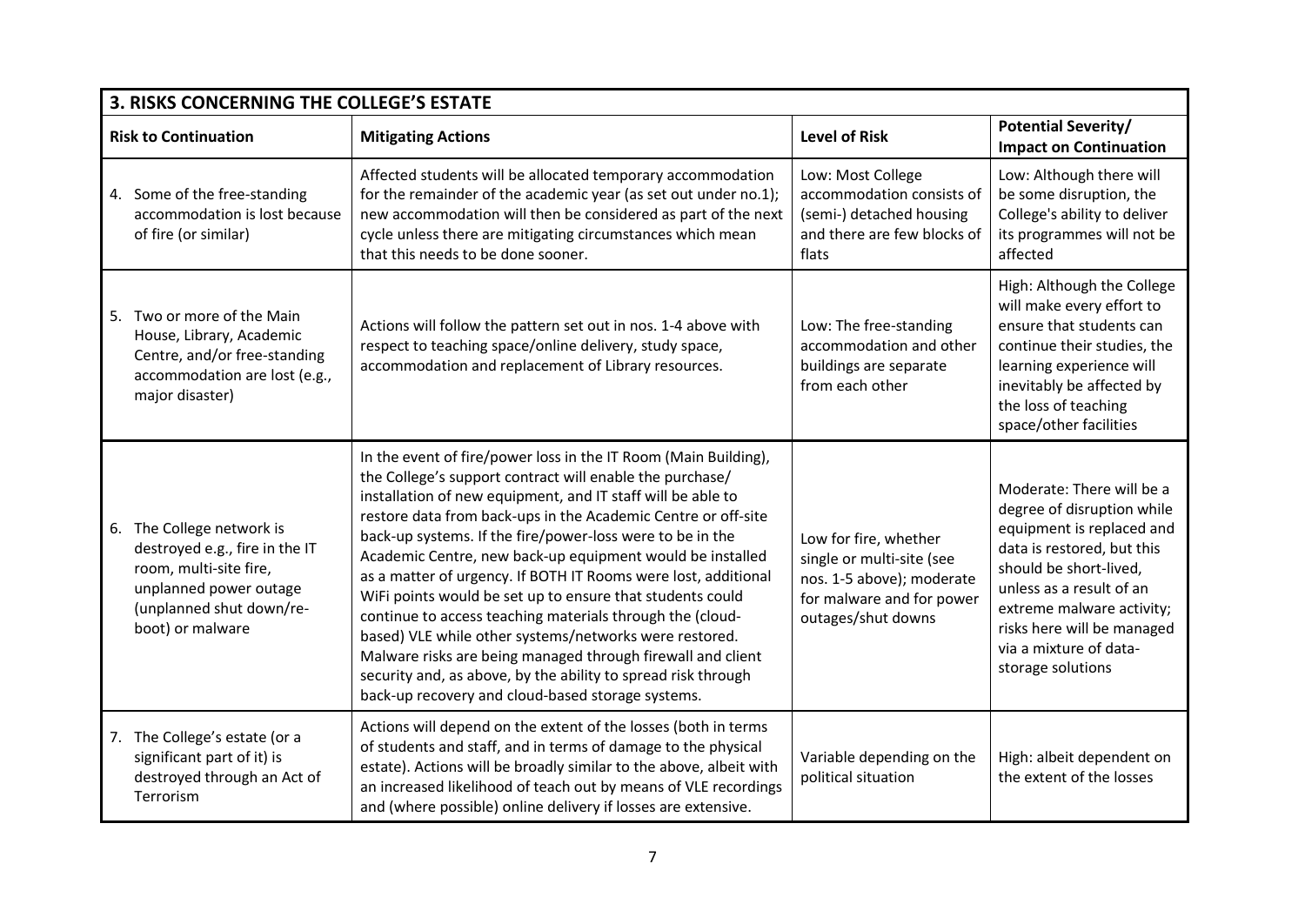#### **3. RISKS CONCERNING THE COLLEGE'S ESTATE** Risk to Continuation **Rights and Mitigating Actions** Level of Risk **Risk Potential Severity Impact on Continuation Special Arrangements in the case of Risks Concerning the College's Estate** 1. Where additional expenditure is required for students (for example, transport costs if alternative teaching space is needed offsite, or reasonable support for the purchase of essential IT equipment/internet connectivity to access online delivery) the College will provide support to help students meet the extra costs involved: please refer to the Refunds & Compensation Policy for details. 2. Where alternative accommodation/teaching spaces are required, care will be taken to ensure that there is appropriate access for students with mobility problems or disabilities. 3. Alternative provision will be offered to those whose care responsibilities (e.g., childcare) mean that they cannot attend classes outside of normal teaching hours: for example, this may include allowing them to study by means of VLE recordings or by synchronous online delivery.

4. Depending on the nature of the events, we will fund (or provide internally) counselling and support for those who need it.

| 4. RISKS RELATING TO THE COVID-19 GLOBAL PANDEMIC (AND OTHER HEALTH RISKS)                                       |                                                                                                                                                                                                                                                                                                              |                                                 |                                                                                                                                         |
|------------------------------------------------------------------------------------------------------------------|--------------------------------------------------------------------------------------------------------------------------------------------------------------------------------------------------------------------------------------------------------------------------------------------------------------|-------------------------------------------------|-----------------------------------------------------------------------------------------------------------------------------------------|
| <b>Risk to Continuation</b>                                                                                      | <b>Mitigating Actions</b>                                                                                                                                                                                                                                                                                    | <b>Level of Risk</b>                            | <b>Potential Severity/</b><br><b>Impact on Continuation</b>                                                                             |
|                                                                                                                  | Many of the mitigating actions set out below were established during the Covid-19 pandemic (2020-2022); a Covid-19 Risk Assessment (regularly reviewed) and<br>an Outbreak Plan remain in place and could be used to inform any future responses to Covid-19 outbreaks or other significant health concerns. |                                                 |                                                                                                                                         |
| 1. The capacity of lecture rooms is<br>reduced because of social<br>distancing                                   | Classes will be delivered face-to-face (in appropriately-<br>spaced rooms) and through synchronous Zoom, so that<br>students can study together live regardless of where they                                                                                                                                |                                                 | Low at present: Ongoing<br>experience since March<br>2020 has shown that                                                                |
| 2. Travel restrictions mean that<br>commuter students are unable<br>to come onsite for face-to-face<br>teaching  | are based or whether they are isolating/unable to travel.<br>All classes will be recorded so that students with additional<br>responsibilities (such as childcare, in particular if schools<br>are closed) have the option to watch VLE recordings later<br>on if live participation is not possible.        | Variable depending on the<br>national situation | synchronous delivery<br>works well and facilitates<br>continuation of study for<br>those who need to engage<br>online either short term |
| Individual students become<br>3.<br>unwell and/or choose to self-<br>isolate because of health risks             | Other mitigations are available to take account of individual<br>$\bullet$<br>circumstances (such as assessment extensions for students<br>who experience significant illness/disruption).                                                                                                                   |                                                 | (e.g., during isolation) or<br>over a longer period (e.g.,<br>if they cannot travel)                                                    |
| 4. Full national lockdown<br>restrictions require the<br>suspension of face-to-face<br>delivery for all students | The systems which have been put in place for synchronous live<br>delivery can be used to support full online delivery by means of<br>remote access software (to operate room-based equipment):<br>this includes remote delivery by teaching staff.                                                           | Variable depending on the<br>national situation | Low: While face-to-face<br>teaching is preferred, this<br>will allow uninterrupted<br>continuation of study                             |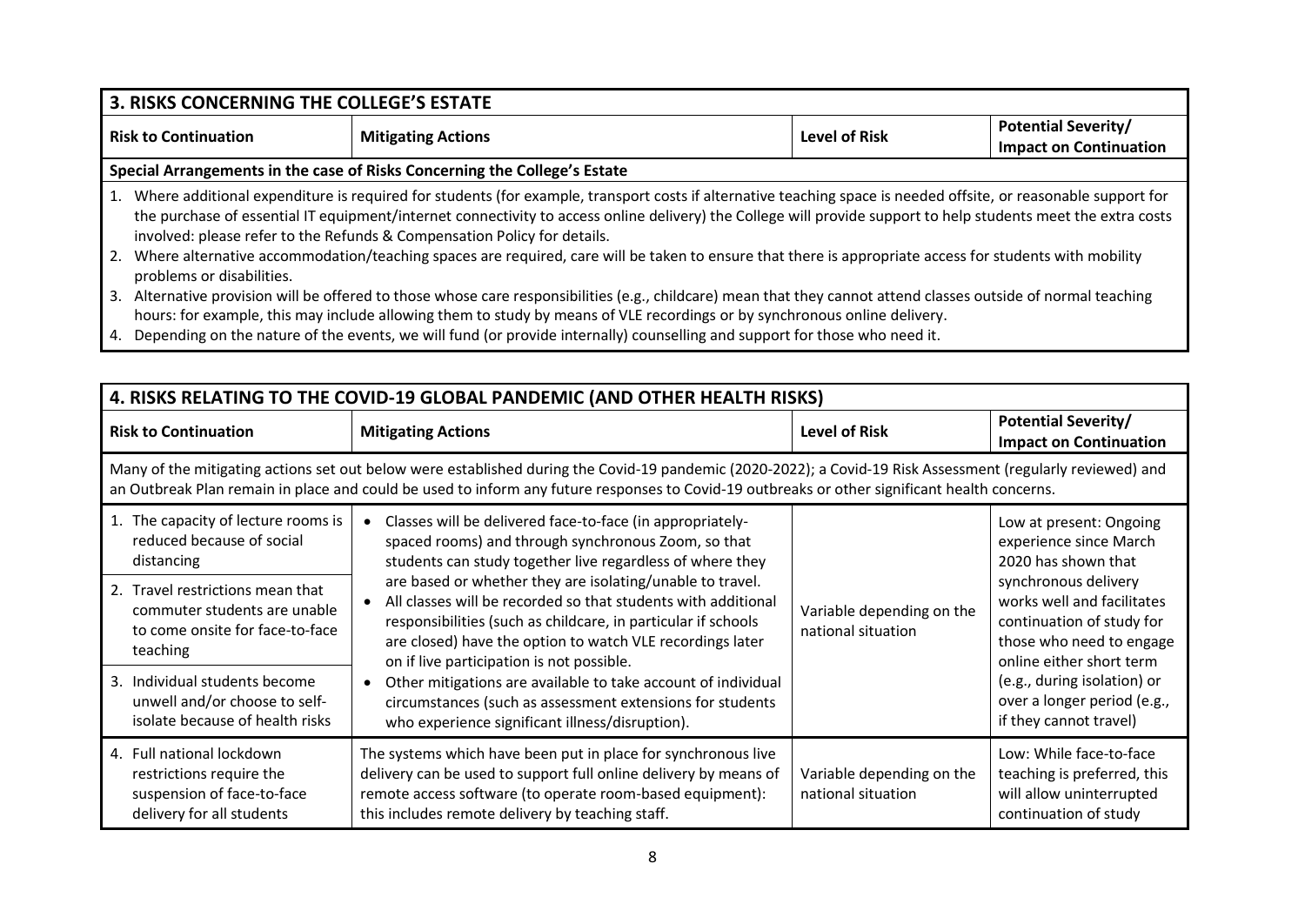| 4. RISKS RELATING TO THE COVID-19 GLOBAL PANDEMIC (AND OTHER HEALTH RISKS)                                                                                                                                                                                                                                                                                                                                                                                                                                                                                                                                                                                                                                                                                                                                                                                                                                                                                                                                                                                      |                                                                                                                                                                                                                                                                                                                                                                                                                                                  |                                                                                                                                                                                                        |                                                                                                                                                                                                                   |
|-----------------------------------------------------------------------------------------------------------------------------------------------------------------------------------------------------------------------------------------------------------------------------------------------------------------------------------------------------------------------------------------------------------------------------------------------------------------------------------------------------------------------------------------------------------------------------------------------------------------------------------------------------------------------------------------------------------------------------------------------------------------------------------------------------------------------------------------------------------------------------------------------------------------------------------------------------------------------------------------------------------------------------------------------------------------|--------------------------------------------------------------------------------------------------------------------------------------------------------------------------------------------------------------------------------------------------------------------------------------------------------------------------------------------------------------------------------------------------------------------------------------------------|--------------------------------------------------------------------------------------------------------------------------------------------------------------------------------------------------------|-------------------------------------------------------------------------------------------------------------------------------------------------------------------------------------------------------------------|
| <b>Risk to Continuation</b>                                                                                                                                                                                                                                                                                                                                                                                                                                                                                                                                                                                                                                                                                                                                                                                                                                                                                                                                                                                                                                     | <b>Mitigating Actions</b>                                                                                                                                                                                                                                                                                                                                                                                                                        | <b>Level of Risk</b>                                                                                                                                                                                   | <b>Potential Severity/</b><br><b>Impact on Continuation</b>                                                                                                                                                       |
| 5. Library access is disrupted for<br>some/all students because of<br>travel/lockdown restrictions                                                                                                                                                                                                                                                                                                                                                                                                                                                                                                                                                                                                                                                                                                                                                                                                                                                                                                                                                              | The College has considerably expanded its portfolio of e-<br>resources since March 2020 and is able to provide scans of<br>certain module-specific texts within copyright rules. Care has<br>been taken throughout the last two years to ensure that<br>sufficient e-resources are available to allow completion of<br>threshold learning outcomes for all modules irrespective of<br>whether physical access to Library facilities is possible. | Variable depending on the<br>national situation                                                                                                                                                        | Low: Care has been taken<br>to ensure that sufficient e-<br>resources are available to<br>allow all students to meet<br>their TLOs without having<br>to visit the Library itself                                  |
| 6. Teaching or administrative staff<br>are required to work from<br>home for safety (e.g., personal<br>vulnerability) or due to local/<br>national restrictions                                                                                                                                                                                                                                                                                                                                                                                                                                                                                                                                                                                                                                                                                                                                                                                                                                                                                                 | Support has been provided so that teaching and administrative<br>staff can work safely from home when their own health or<br>local/national restrictions require: this includes IT equipment<br>(e.g., webcams, microphones), software/server access (e.g., via<br>VPNs) and office equipment where required (e.g., office chairs).                                                                                                              | Variable depending on the<br>national situation                                                                                                                                                        | Low: Experience since<br>March 2020 has shown<br>that the majority of core<br>tasks can be completed<br>remotely                                                                                                  |
| 7. The College experiences a<br>significant loss of market,<br>leading to a sustained loss of<br>income and ultimately a<br>decision to close                                                                                                                                                                                                                                                                                                                                                                                                                                                                                                                                                                                                                                                                                                                                                                                                                                                                                                                   | Actions will follow the pattern set out in Section 1 (Financial &<br>Market Risks) in order to facilitate an orderly closure.                                                                                                                                                                                                                                                                                                                    | Moderate: Many TEIs have<br>seen a fall in applications<br>in recent months, which<br>may be linked to Covid-19;<br>nevertheless, the College<br>continues to be supported<br>financially by the Trust | High: Students' awards<br>may have to be curtailed<br>to the nearest exit point;<br>the quality of the learning<br>experience might be<br>affected if there were a<br>need to use VLE recordings<br>for teach-out |
|                                                                                                                                                                                                                                                                                                                                                                                                                                                                                                                                                                                                                                                                                                                                                                                                                                                                                                                                                                                                                                                                 | Special Arrangements in the case of Risks Relating to the Covid-19 Pandemic (and other Health Risks)                                                                                                                                                                                                                                                                                                                                             |                                                                                                                                                                                                        |                                                                                                                                                                                                                   |
| 1. Where additional expenditure is required for students (e.g., for the purchase of essential IT equipment/internet connectivity for online delivery) the College<br>will provide support to help students meet the extra costs involved: please refer to the Refunds & Compensation Policy for details.<br>2. Alternative provision will be offered to those whose particular circumstances (e.g., caring responsibilities) mean that they cannot attend classes face-to-face<br>or via live synchronous zoom: for example, this may include allowing them to study by means of asynchronous VLE recordings.<br>Support for students with short-term additional needs (such as households in isolation) will be provided through the Fellowship Group network.<br>3.<br>4. Additional support/practical arrangements for students with SpLDs, physical disabilities or mental health difficulties will be considered on a case-by-case basis<br>with input from the Director of Pastoral Care, the Academic Office, the Site Team and other staff as required. |                                                                                                                                                                                                                                                                                                                                                                                                                                                  |                                                                                                                                                                                                        |                                                                                                                                                                                                                   |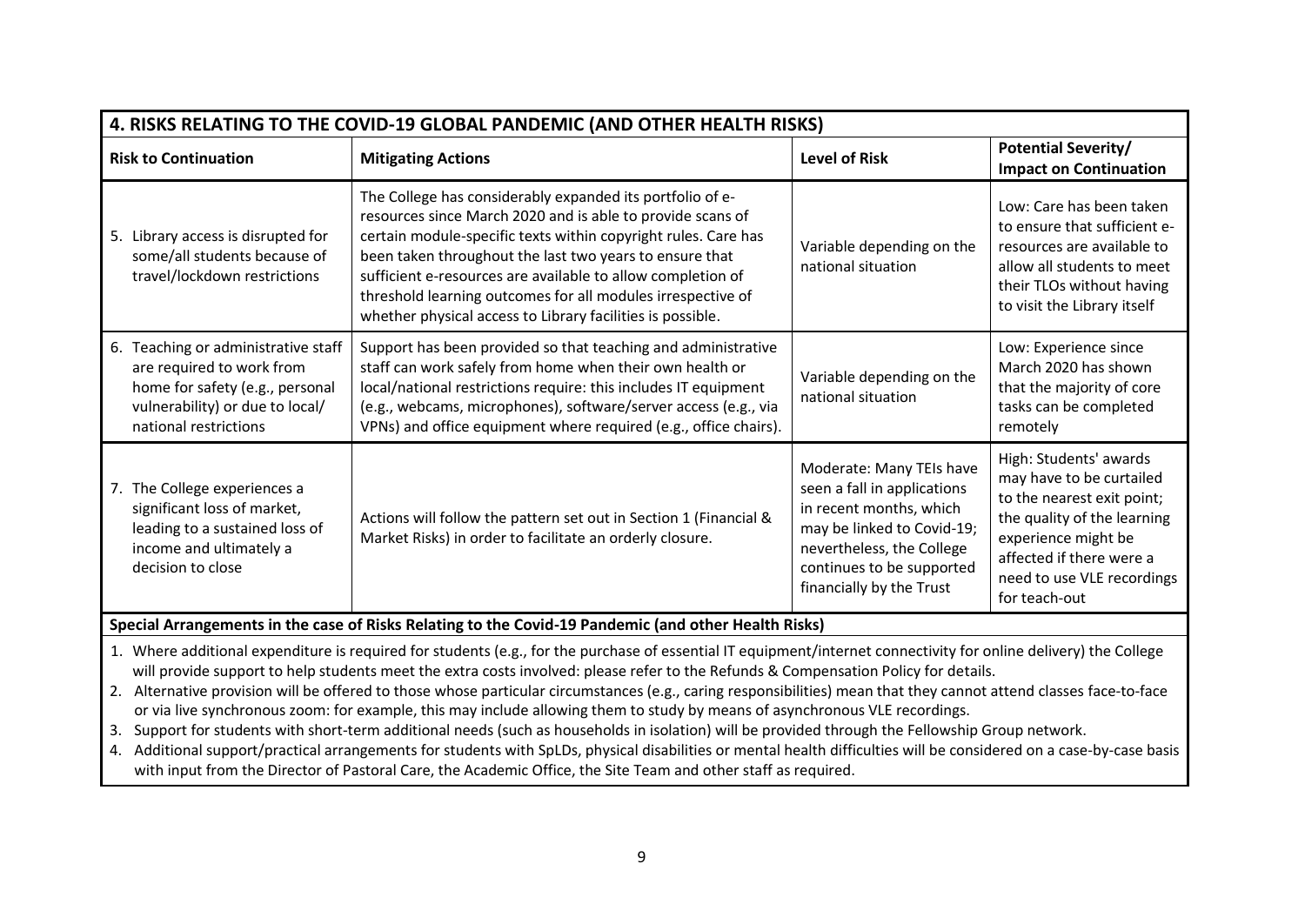| <b>5. LEGAL AND REPUTATIONAL RISKS</b>                                                                                                                                                                  |                                                                                                                                                                                                                                                                                                                                                                                             |                                                                                                             |                                                                                |
|---------------------------------------------------------------------------------------------------------------------------------------------------------------------------------------------------------|---------------------------------------------------------------------------------------------------------------------------------------------------------------------------------------------------------------------------------------------------------------------------------------------------------------------------------------------------------------------------------------------|-------------------------------------------------------------------------------------------------------------|--------------------------------------------------------------------------------|
| <b>Risk to Continuation</b>                                                                                                                                                                             | <b>Mitigating Actions</b>                                                                                                                                                                                                                                                                                                                                                                   | <b>Level of Risk</b>                                                                                        | <b>Potential Severity/</b><br><b>Impact on Continuation</b>                    |
| The College is prosecuted by a<br>prospective/current student<br>who believes that they have<br>suffered discrimination or that<br>reasonable adjustments have<br>not been made for their<br>disability | The College has a number of processes in place to prevent<br>discrimination occurring: this includes high-quality Admissions<br>procedures, student support structures, mitigation procedures<br>for student assessment and good staff management. Similarly,<br>the University and College have safeguards in place to ensure<br>that programmes are delivered to students as advertised.  | Low to moderate: failure<br>to deliver the advertised<br>programme(s) and/or<br>discrimination are unlikely | Moderate to high:<br>depending on the extent of<br>the impact; broadly similar |
| The College is prosecuted<br>2.<br>under consumer protection law<br>because of failure to deliver the<br>advertised programme(s)                                                                        | Beyond this, the College is covered by liability insurance in<br>accordance with the University Partnership Agreement. If<br>required, additional legal costs would be covered by the Trust.<br>If legal action resulted in an adverse finding and severe<br>financial loss/reputational damage, then the mitigating actions<br>listed under Financial & Market Risks might come into play. | to occur due to a<br>combination of mitigating<br>factors and safeguards                                    | to the Financial & Market<br>Risks table above                                 |

| <b>6. RISKS ASSOCIATED WITH A LOSS OF PERSONNEL</b>                     |                                                                                                                                                                                                                                                                                                                                                                                                                                                |                                                                                                  |                                                                                                                                                                        |
|-------------------------------------------------------------------------|------------------------------------------------------------------------------------------------------------------------------------------------------------------------------------------------------------------------------------------------------------------------------------------------------------------------------------------------------------------------------------------------------------------------------------------------|--------------------------------------------------------------------------------------------------|------------------------------------------------------------------------------------------------------------------------------------------------------------------------|
| <b>Risk to Continuation</b>                                             | <b>Mitigating Actions</b>                                                                                                                                                                                                                                                                                                                                                                                                                      | <b>Level of Risk</b>                                                                             | <b>Potential Severity/</b><br><b>Impact on Continuation</b>                                                                                                            |
| 1. Loss of the Leadership Team (or<br>individual members of it)         | . President or one of the Vice-Principals: An Acting President or<br>Vice-Principal will be appointed from within the Leadership<br>Team; teaching will be covered by other Faculty, by means of<br>a nominated 'reserve educator' or through VLE recordings;<br>· Director of Operations & Finance: Immediate assistance will<br>be sought from the Trust to cover financial matters; other<br>cover will be provided by the Leadership Team. | Moderate for individuals                                                                         | Low to moderate:<br>depending on the teaching<br>and/or administrative load<br>carried by the person<br>concerned                                                      |
| 2. Loss of the Faculty (e.g., loss of<br>life at an away day/gathering) | Under the terms of the College's Contingency Plan, the<br>University will be supplied with the following as soon as<br>possible: student information as agreed at enrolment (contact<br>details, the nature of any disabilities/SpLDs, and academic<br>progress); staff details (contact information for those who<br>remain; nominated 'reserve educators' for those who have                                                                 | Low for the Faculty<br>together (as such<br>gatherings are rare) but<br>moderate for individuals | High: Although the College<br>will ensure that students<br>can continue to study via<br>reserve educators and/or<br>VLE-based content, the<br>learning experience (and |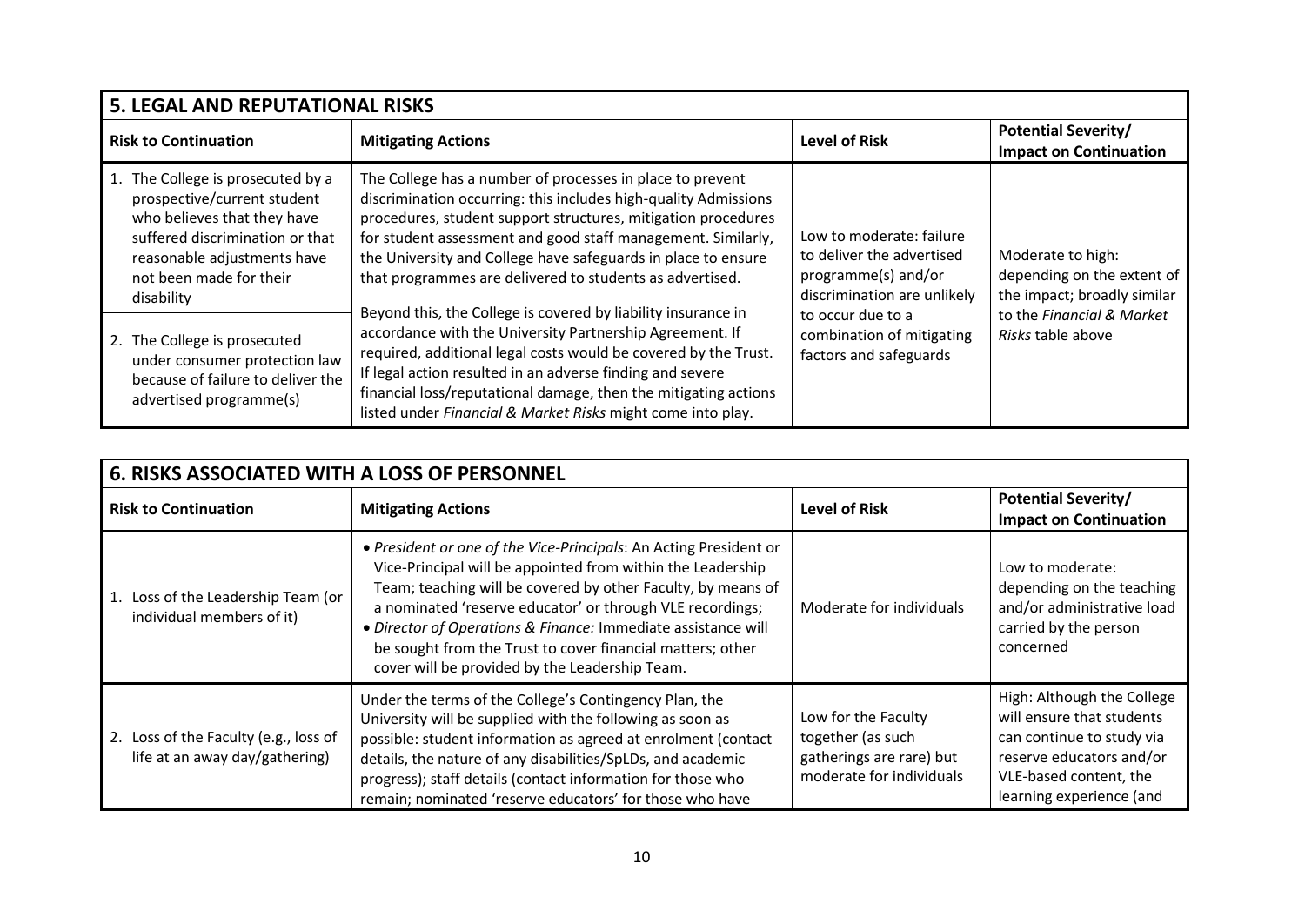| <b>6. RISKS ASSOCIATED WITH A LOSS OF PERSONNEL</b>                                                                                                                                                                                                                                                                                                                                                                                                                                                                               |                                                                                                                                                                                                                                                                                                                                                                                                                                                                                                                                           |                                                                                                                                         |                                                                                                                                                                             |
|-----------------------------------------------------------------------------------------------------------------------------------------------------------------------------------------------------------------------------------------------------------------------------------------------------------------------------------------------------------------------------------------------------------------------------------------------------------------------------------------------------------------------------------|-------------------------------------------------------------------------------------------------------------------------------------------------------------------------------------------------------------------------------------------------------------------------------------------------------------------------------------------------------------------------------------------------------------------------------------------------------------------------------------------------------------------------------------------|-----------------------------------------------------------------------------------------------------------------------------------------|-----------------------------------------------------------------------------------------------------------------------------------------------------------------------------|
| <b>Risk to Continuation</b>                                                                                                                                                                                                                                                                                                                                                                                                                                                                                                       | <b>Mitigating Actions</b>                                                                                                                                                                                                                                                                                                                                                                                                                                                                                                                 | <b>Level of Risk</b>                                                                                                                    | <b>Potential Severity/</b><br><b>Impact on Continuation</b>                                                                                                                 |
|                                                                                                                                                                                                                                                                                                                                                                                                                                                                                                                                   | been lost); placements (with contact details); and access<br>information for learning resources/lecture recordings on the<br>VLE. University and College staff will liaise with the nominated<br>'reserve educators' and other local TEIs to ensure that students<br>can complete their awards face-to-face or via online delivery<br>wherever possible; where this is not feasible, arrangements will<br>be made to teach out provision using the lecture recordings<br>captured year on year through the VLE.                           |                                                                                                                                         | the learning community<br>itself) will inevitably be<br>affected by such a loss                                                                                             |
| 3. Loss of the Support Staff (e.g.,<br>fire in the main building)                                                                                                                                                                                                                                                                                                                                                                                                                                                                 | Support will be requested from the Trust to provide cover for<br>key posts until temporary staff can be found and a formal<br>appointments process initiated.                                                                                                                                                                                                                                                                                                                                                                             | Low because support staff<br>are spread out across the<br>buildings and there are<br>multiple fire exits which<br>are checked regularly | Low to moderate<br>depending on the extent to<br>which the role is directly<br>student-facing                                                                               |
| 4. Loss of sole-dependency<br>personnel (ill-health/death/<br>resignation)                                                                                                                                                                                                                                                                                                                                                                                                                                                        | Actions taken will depend on the role in question:<br>• Faculty: In the short term, teaching cover will be provided by<br>other Faculty/a nominated 'reserve educator', through VLE<br>recordings or by a combination of these.<br>• Support Staff: In the short term, cover may be sought from<br>the Trust or by means of temporary appointments. Many<br>support staff have created work process documents which<br>will help with the maintenance of sole-dependency roles until<br>such time as permanent replacements can be found. | Moderate because there<br>are several sole-<br>dependency staff                                                                         | Low to moderate:<br>depending on the teaching<br>and/or administrative load<br>carried by the person<br>concerned, the subject<br>areas covered and the<br>position(s) held |
| Special Arrangements in the case of Risks Associated with a Loss of Personnel                                                                                                                                                                                                                                                                                                                                                                                                                                                     |                                                                                                                                                                                                                                                                                                                                                                                                                                                                                                                                           |                                                                                                                                         |                                                                                                                                                                             |
| 1. For those who choose to continue their studies under the terms of the College's Contingency Plan with the University, information about disabilities and<br>SpLDs will be made available confidentially to the University (as agreed with students at enrolment) in order to help the Deputy Dean, the University Link<br>Tutor and other staff to provide the appropriate support.<br>2. Depending on the situation (e.g., the sudden death of a staff member), we will fund (or provide internally) counselling and support. |                                                                                                                                                                                                                                                                                                                                                                                                                                                                                                                                           |                                                                                                                                         |                                                                                                                                                                             |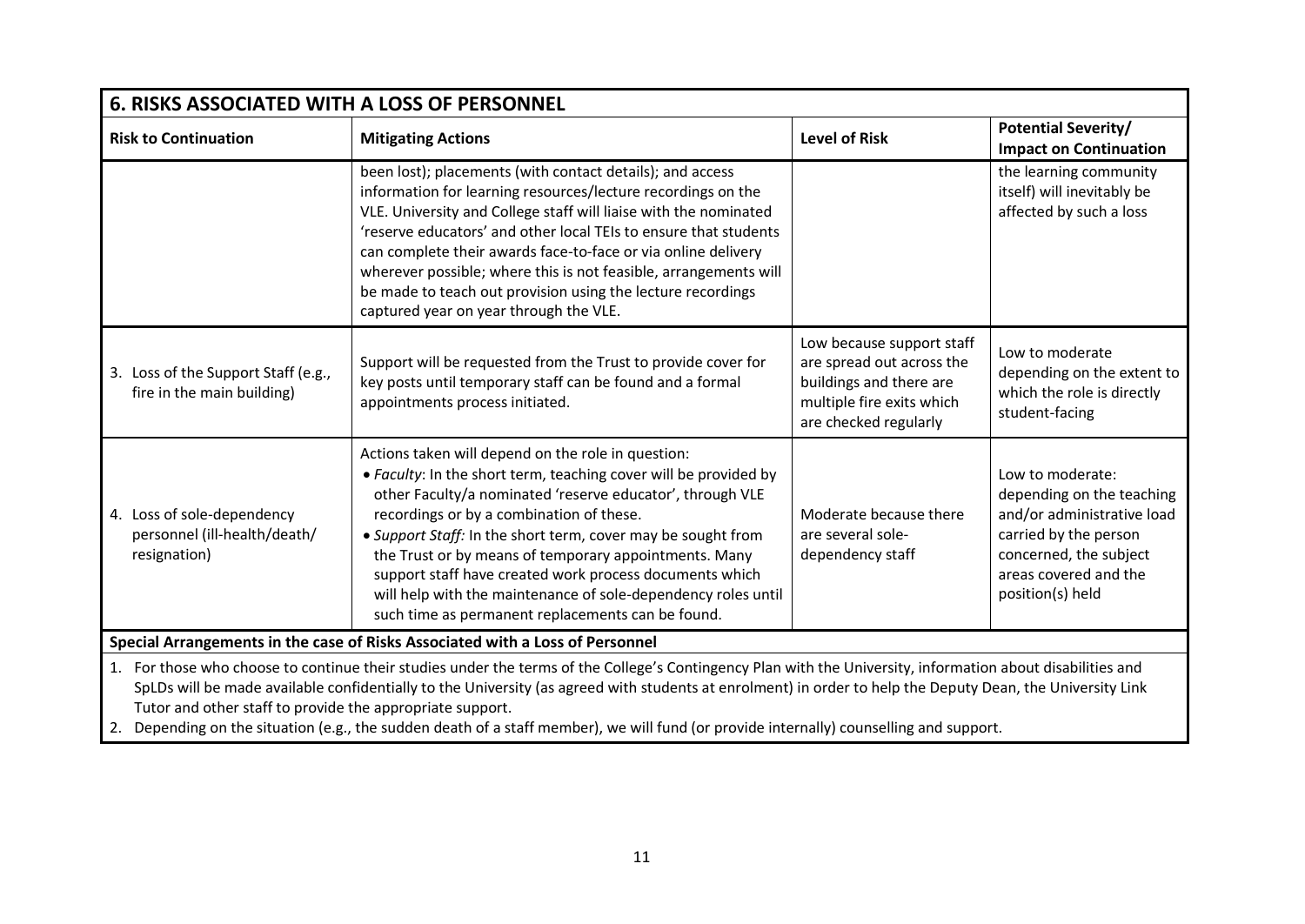| 7. PROGRAMME-RELATED RISKS                                                                                                                                                                                                                                                                                                                             |                                                                                                                                                                                                                                                                                                                                                                                                                                                                                                                                                                                                                                                                                                                                                                                                                        |                                                                                                                              |                                                                                                                                                        |  |
|--------------------------------------------------------------------------------------------------------------------------------------------------------------------------------------------------------------------------------------------------------------------------------------------------------------------------------------------------------|------------------------------------------------------------------------------------------------------------------------------------------------------------------------------------------------------------------------------------------------------------------------------------------------------------------------------------------------------------------------------------------------------------------------------------------------------------------------------------------------------------------------------------------------------------------------------------------------------------------------------------------------------------------------------------------------------------------------------------------------------------------------------------------------------------------------|------------------------------------------------------------------------------------------------------------------------------|--------------------------------------------------------------------------------------------------------------------------------------------------------|--|
| <b>Risk to Continuation</b>                                                                                                                                                                                                                                                                                                                            | <b>Mitigating Actions</b>                                                                                                                                                                                                                                                                                                                                                                                                                                                                                                                                                                                                                                                                                                                                                                                              | <b>Level of Risk</b>                                                                                                         | <b>Potential Severity/</b><br><b>Impact on Continuation</b>                                                                                            |  |
| The College will not normally make changes outside of the parameters of its Programme Changes Policy. However, on occasions when a major change is<br>required, the College's aim will be to ensure that the stated Programme Learning Outcomes can still be completed satisfactorily by those who have been<br>admitted to the programme in question. |                                                                                                                                                                                                                                                                                                                                                                                                                                                                                                                                                                                                                                                                                                                                                                                                                        |                                                                                                                              |                                                                                                                                                        |  |
| 1. The College decides to close<br>one of its programmes because<br>of insufficient enrolment;<br>because it has been<br>superseded by other provision;<br>or because it no longer aligns<br>with the College mission                                                                                                                                  | In accordance with any agreed timeframe for teach-out of the<br>affected programme(s), the College will suspend admissions<br>and contact applicants to whom an offer has already been<br>made: offers already accepted will be honoured if the<br>prospective student wishes to enrol on an alternative<br>programme, or on a shortened version of the affected award<br>(e.g., a CertHE or DipHE instead of a BA Hons); otherwise, those<br>holding offers will be allowed to withdraw their acceptance and<br>will be provided with a list of alternative TEIs.<br>All currently registered students will be notified immediately. If<br>they wish to remain at the College, they will be offered the<br>choice of completing their studies through teach-out<br>arrangements or transferring to any new provision. | Low: this kind of decision<br>would normally be taken<br>well in advance (usually as<br>part of a programme<br>review cycle) | Low: this kind of decision<br>would normally be taken<br>well in advance, allowing<br>sufficient time to plan<br>appropriate teach-out<br>arrangements |  |
| 2. The College is required to make<br>a material change to one of its<br>programmes because of a<br>change in regulatory, validation<br>or accreditation requirements                                                                                                                                                                                  | Changes will be limited to the minimum necessary to comply<br>with new requirements. Where appropriate, the College will<br>suspend admissions until such time as amended programme<br>information becomes available. The admissions team will<br>contact applicants to whom an offer has already been made:<br>offers already accepted will be honoured if the prospective<br>student wishes to proceed on the amended programme;<br>otherwise, those who hold offers will be allowed to withdraw<br>their acceptance and will be provided with a list of alternative<br>TEIs. Currently registered students will be notified of the<br>changes and will be consulted as far as possible. If they wish to<br>continue their studies, they will be supported as normal<br>through to completion.                       | Low: the College only<br>offers programmes in one<br>(fairly stable) discipline                                              | Variable depending on the<br>nature and extent of the<br>change                                                                                        |  |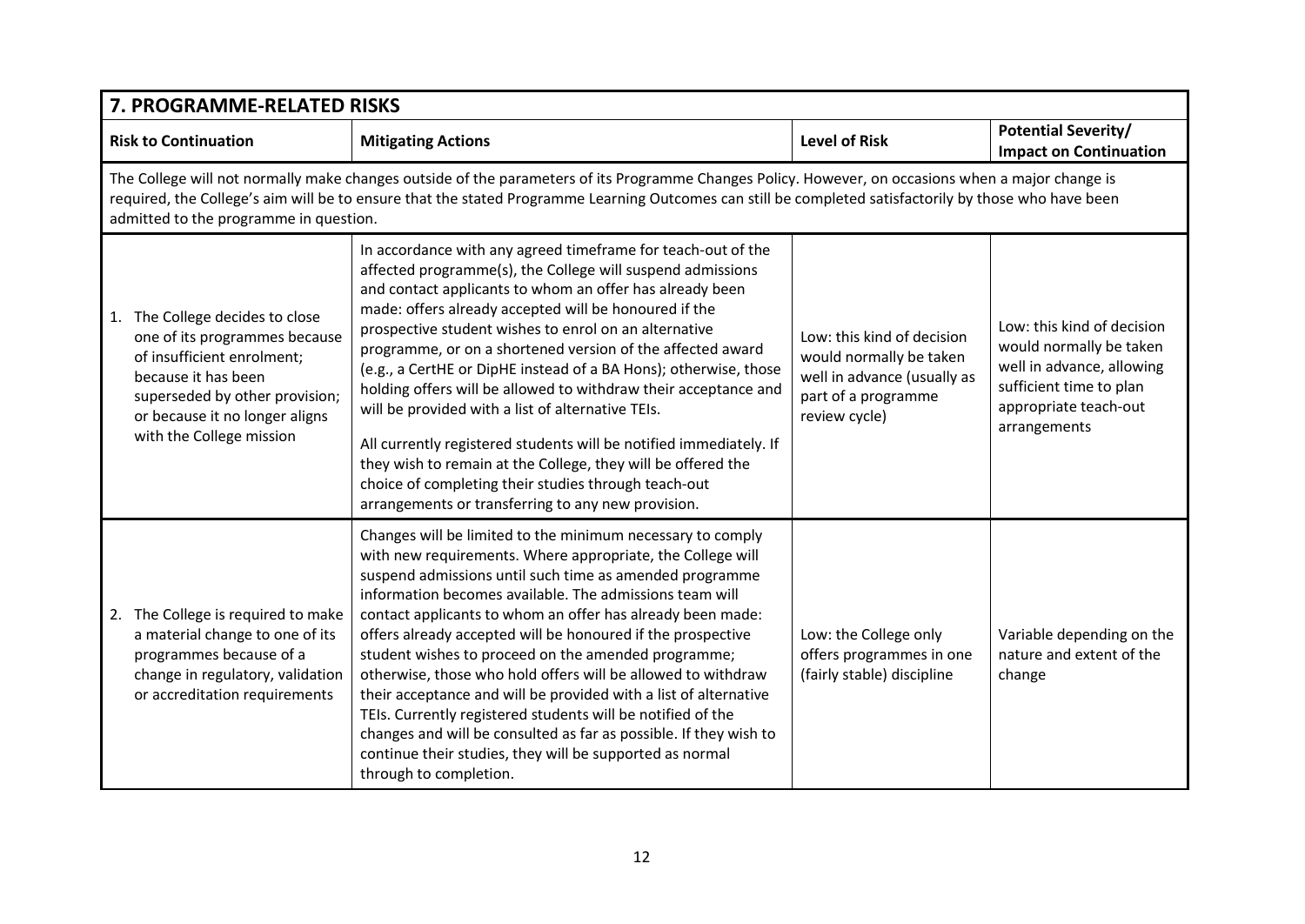| 7. PROGRAMME-RELATED RISKS                                                                                                                                          |                                                                                                                                                                                                                                                                                                                                                                                                                                                                                                                                                                                                                                                                                                                                                                                                                                                                         |                                                                                                                            |                                                                                                                                                                                              |  |  |
|---------------------------------------------------------------------------------------------------------------------------------------------------------------------|-------------------------------------------------------------------------------------------------------------------------------------------------------------------------------------------------------------------------------------------------------------------------------------------------------------------------------------------------------------------------------------------------------------------------------------------------------------------------------------------------------------------------------------------------------------------------------------------------------------------------------------------------------------------------------------------------------------------------------------------------------------------------------------------------------------------------------------------------------------------------|----------------------------------------------------------------------------------------------------------------------------|----------------------------------------------------------------------------------------------------------------------------------------------------------------------------------------------|--|--|
| <b>Risk to Continuation</b>                                                                                                                                         | <b>Mitigating Actions</b>                                                                                                                                                                                                                                                                                                                                                                                                                                                                                                                                                                                                                                                                                                                                                                                                                                               | <b>Level of Risk</b>                                                                                                       | <b>Potential Severity/</b><br><b>Impact on Continuation</b>                                                                                                                                  |  |  |
| The College is no longer able to<br>provide material elements of<br>particular programmes due to<br>a loss of key staff (especially in<br>sole-dependency subjects) | Where appropriate, the College will suspend admissions until<br>such time as information about an amended programme or<br>about teach-out arrangements becomes available. The<br>admissions team will contact applicants to whom an offer has<br>already been made: offers already accepted will be honoured if<br>the prospective student wishes to proceed on the amended<br>programme; otherwise, those who hold offers will be allowed<br>to withdraw their acceptance and will be provided with a list of<br>alternative TEIs. Currently registered students will be notified<br>immediately and will be consulted as far as possible. If they<br>wish to continue their studies, they will be supported to<br>completion of their award through a combination of the<br>mechanisms outlined under no.4 in Table 6 (contingent upon<br>the precise circumstances). | Low to moderate: most<br>core modules could be<br>taught by multiple staff,<br>though some electives<br>have unique tutors | Moderate in the affected<br>subject areas but low in<br>the context of programme<br>delivery as a whole (and in<br>particular the delivery of<br>overarching programme<br>learning outcomes) |  |  |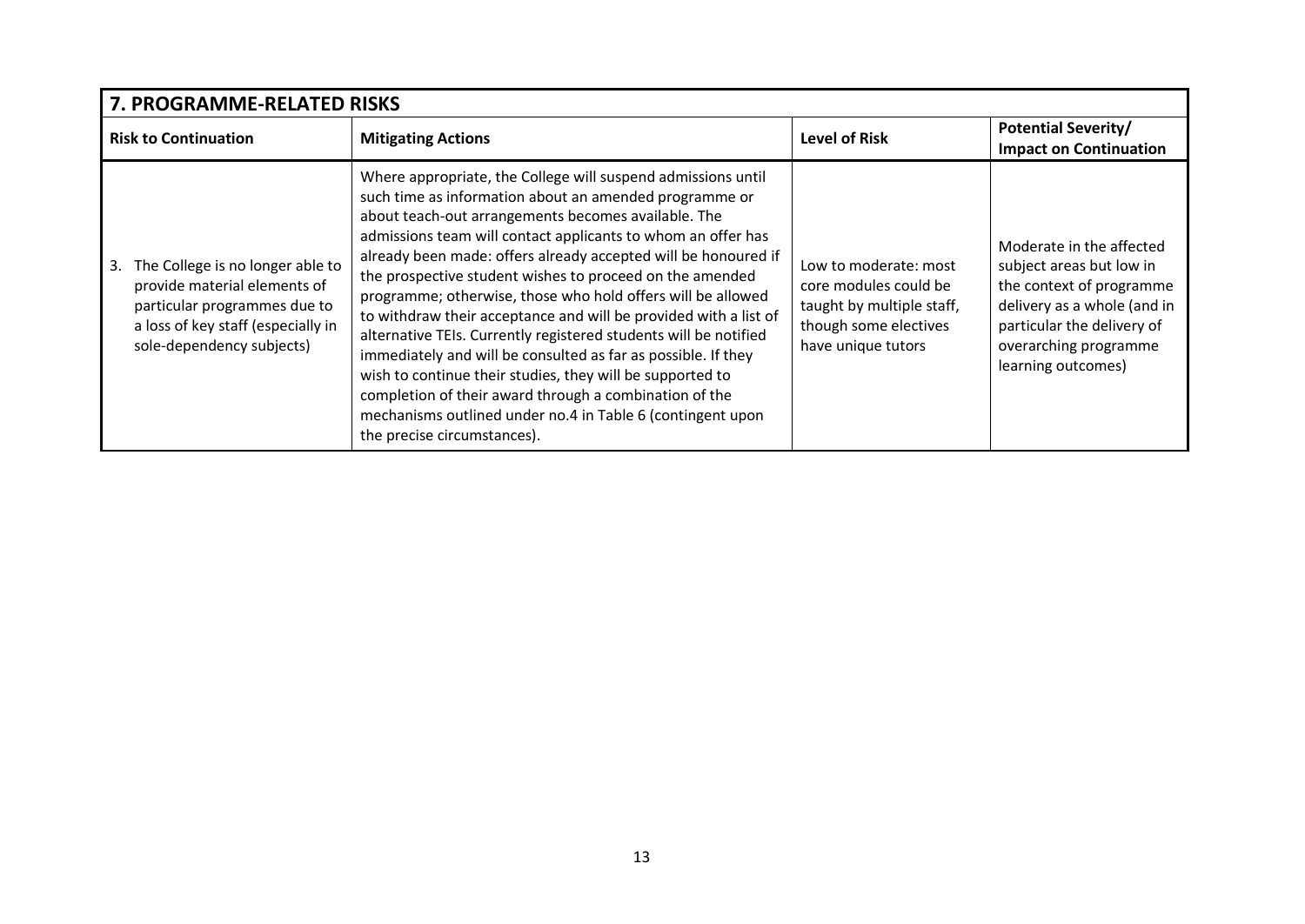# **Arrangements for Transfer**

If, in any of the above scenarios, an individual student wishes to transfer to another institution to complete/continue their studies, the College will facilitate this by providing credit/achievement information and liaising with alternative TEIs. Further information about the College's arrangements for transferring students may be found in the Student Transfer Policy.

The balance of tuition fee and accommodation costs will be refunded at the College's discretion and in line with its Refunds & Compensation Policy: depending on individual circumstances, funds may be repaid directly to the student, to the Student Loans Company (SLC) and/or to any third-party sponsors such as the Church of England. Full details of how refunds will be calculated and how payments will be made can be found in the Refunds & Compensation Policy.

#### **Special Arrangements in the Case of Student Transfers**

- 1. If a student chooses to transfer to another institution to complete their studies, particular attention will be paid to support for those with mobility issues/physical disabilities and relevant SpLDs.
- 2. Where students are in receipt of (teach-out) student loan support,<sup>2</sup> advice will be provided and arrangements will be made to enter a Change of Circumstance request with SLC, ensuring that funds are transferred to the receiving institution at the appropriate time.
- 3. In determining refunds and/or financial assistance, the College will take account of students whose maintenance costs will increase through needing to move (accommodation), travel further to reach their new place of study, or put in place additional childcare. Please refer to the Refunds & Compensation Policy for more details.

# **Communication with College Staff and Students**

#### **1. Routine Communication**

- The Student Protection Plan and the Refunds & Compensation Policy are subject to annual review, as part of which they are discussed with staff (through the Leadership Team and Management Group) and with students (through the Student Common Room Committee). The aim is to ensure that risks remain current and mitigations feasible in the light of changing circumstances.
- Once the Student Protection Plan and Refunds Policy have been approved, both internally and by the Chair of the Kingham Hill Trust, both documents are published on the College website and drawn to the attention of staff, students and applicants. They are also shared with external bodies as appropriate, for example with Middlesex University.

#### **2. Communication in the Event of Implementation**

Should an element of the Student Protection Plan need to be implemented (because one of the risks has materialised), the following actions will be taken by the College:

• A communication plan will be drawn up, the detail of which will be determined by the nature of the problem. In emergency situations, the communication plan will be informed by the College's Critical

<sup>&</sup>lt;sup>2</sup> Under the terms of the 'saving provision' agreed when the College voluntarily withdrew from the OfS Register, only those students who were already registered on 31 August 2021 may access teach-out support from SLC.